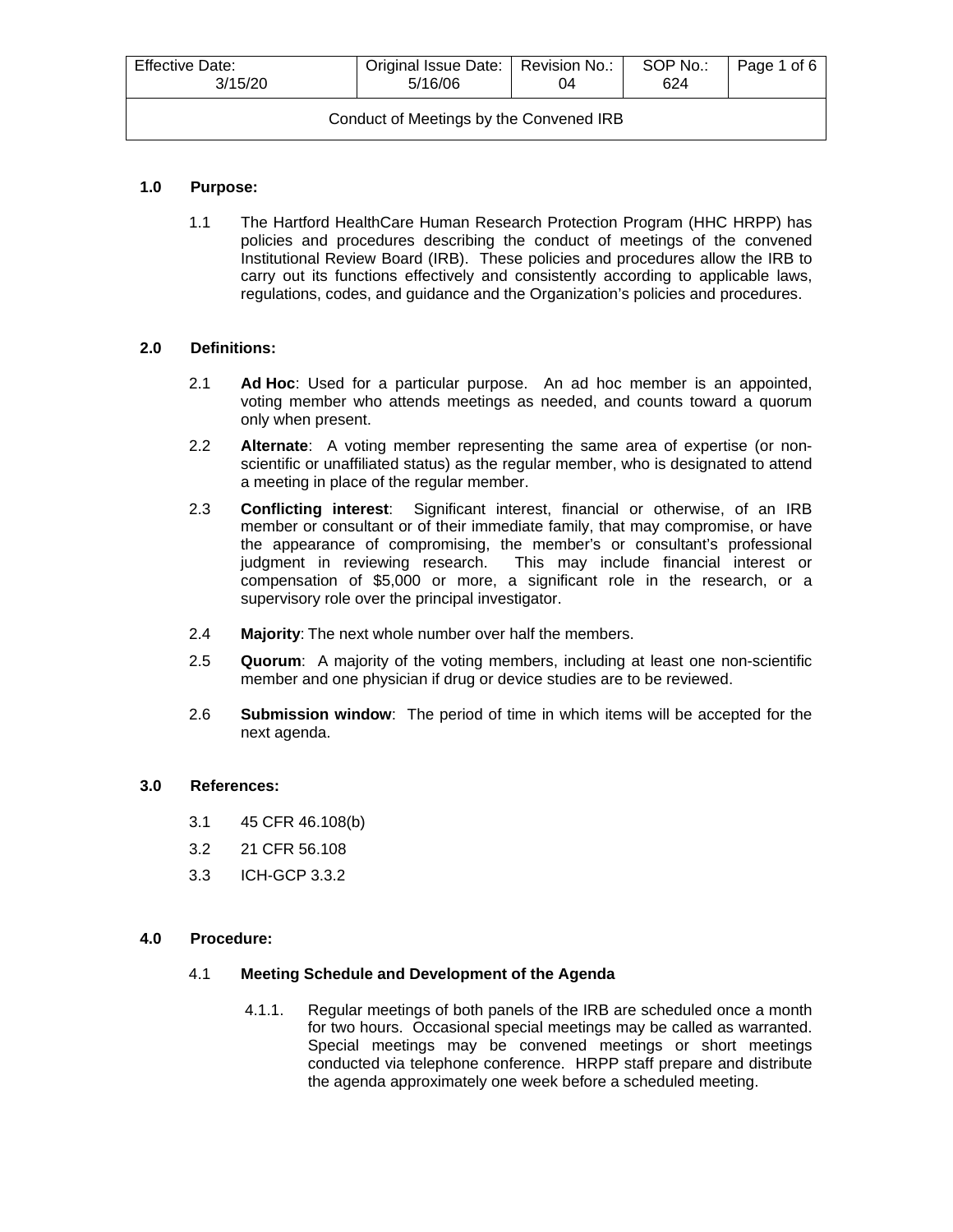| Effective Date:<br>3/15/20 | Original Issue Date:   Revision No.:<br>5/16/06 | ገ4 | SOP No.:<br>624 | Page 2 of 6 |
|----------------------------|-------------------------------------------------|----|-----------------|-------------|
|                            |                                                 |    |                 |             |

## Conduct of Meetings by the Convened IRB

- 4.1.2. Items to be reviewed at a convened meeting may include new protocols, continuing reviews, modifications to previously approved research, unanticipated problems involving risk to participants, issues of noncompliance, and any other items that have been deemed by the Chair/Vice Chair to require discussion by the full board. Generally, those items received by the established submission deadline (two weeks prior to a scheduled meeting) will be included on the agenda for that meeting. However, in order to allow adequate time for review, no more than 5 initial reviews and 7 continuing reviews, at a maximum, will be placed on any one agenda, unless permission to include more is given by the Chair/Acting Chair. If a smaller number of initial reviews are received (<5), then the number of continuing reviews may be increased to >7. For example, if 2 initial reviews are scheduled, then 9 continuing reviews may be scheduled.
- 4.1.3. Items will be assigned to an agenda according to the order in which they were received, with the exception that if more than 7 continuation reports are received within the submission window, some may be deferred to the next meeting, based on their date of expiration.
- 4.1.4. The agenda follows a standard format with the following sections:
	- 4.1.4.1. Minutes minutes of the previous meeting of that panel.
	- 4.1.4.2. Old Business includes notification of items given final approval by the chairman/vice chairman of that panel, and any items not reviewed or not approved at a previous meeting of that panel.
	- 4.1.4.3. New Business includes protocols, modifications, and other new items requiring full review; and notification of all items given expedited approval within the submission window for that agenda (such as protocols, minor modifications, progress reports, reports of adverse events/safety reports).
	- 4.1.4.4. Continuing Education may include bulletins, selected articles of interest, or regulatory/guidance documents. Both panels receive the same material.
	- 4.1.4.5. Progress Reports includes notification of projects that have been terminated within the submission window, either by request of the investigator or for lack of submission of a report when due.
	- 4.1.4.6. Other Business on occasion may list important last-minute topics for discussion, and provides the opportunity for any member to bring up an item not listed on the agenda for follow-up or inclusion on a future agenda.
- 4.1.5. The agenda indicates the reviewer to whom full review items are assigned, and which items are included in the agenda packet.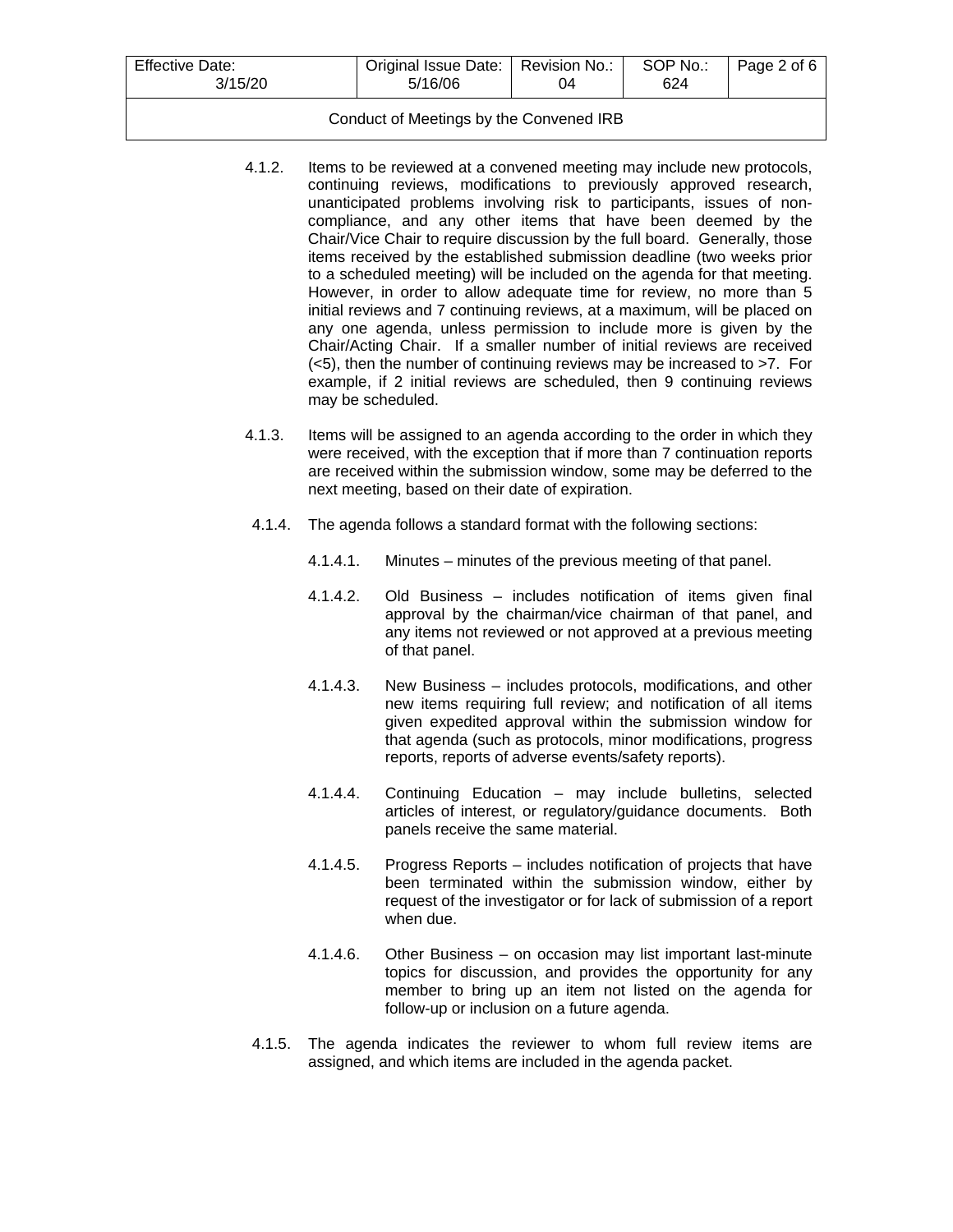| <b>Effective Date:</b><br>3/15/20 | Original Issue Date:   Revision No.:<br>5/16/06 | 04 | SOP No.:<br>624 | Page 3 of 6 |
|-----------------------------------|-------------------------------------------------|----|-----------------|-------------|
|                                   |                                                 |    |                 |             |

## Conduct of Meetings by the Convened IRB

4.1.6. The IRB meeting typically is conducted according to the agenda; however, the order may be adjusted for practical reasons, such as to accommodate a reviewer's schedule, or to conduct reviews of similar studies in succession.

## 4.2 **Attendance and Quorum**

- 4.2.1 HRPP staff are responsible for taking minutes and attendance. Members' names are checked on an attendance list when they arrive at the meeting. When an alternate is attending in place of a regular member, the initials of the alternate are added. Should an alternate attend a meeting at which the regular member is also present, only one is counted toward the quorum, and only one may vote.
- 4.2.2. If a member who has received the agenda packet is unable to physically attend the meeting, but is available by telephone, it is acceptable for the member to participate in the meeting via speaker phone.
- 4.2.3. Guests are permitted to attend meetings with the Chair's approval. On occasion, an investigator will be invited to a meeting to present information and address the committee's questions and concerns in person. The investigator then leaves the meeting before further deliberation and voting.
- 4.2.4. Once it is determined by HRPP staff that sufficient members are present to constitute a quorum, the Chair is notified, and the meeting may begin (i.e., a majority of IRB members must be present). The quorum must include at least one member whose primary interests are in non-scientific areas and at least one physician if drug or device studies are to be reviewed.
	- 4.2.4.1. At least one member who represents the general perspective of participants will be present at convened meetings. The member serving in this capacity will attend at least 75% of meetings each year.
	- 4.2.4.2. At least one member who is unaffiliated with the institution will be present at convened meetings. The member serving in this capacity will attend at least 75% of meetings each year.
	- 4.2.4.3. If the agenda includes research that involves categories of participants vulnerable to coercion or undue influence, one or more individuals who are knowledgeable about or experienced in working with such participants will be present for the review of such research. If they are not in attendance, the review will be deferred until such expertise can be obtained.
- 4.2.5. HRPP staff monitor attendance throughout the meeting to ensure that a quorum is maintained. If quorum requirements cease to be met during the meeting, staff will notify the chairman, and the meeting will be halted, either temporarily until the quorum is restored, or the meeting will be adjourned.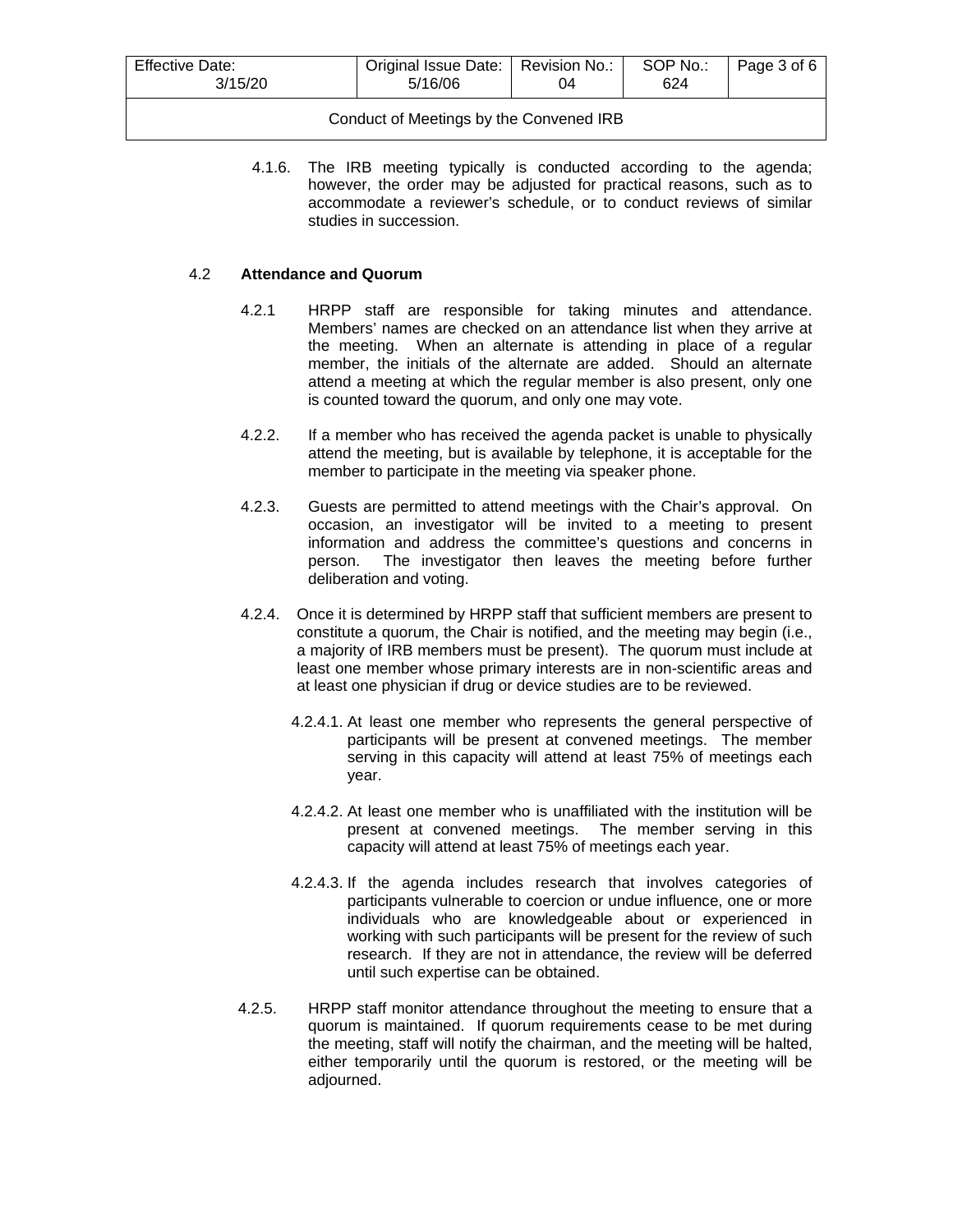| <b>Effective Date:</b><br>3/15/20       | Original Issue Date:   Revision No.:<br>5/16/06 | 04 | SOP No.:<br>624 | Page 4 of 6 |  |
|-----------------------------------------|-------------------------------------------------|----|-----------------|-------------|--|
| Conduct of Meetings by the Convened IRB |                                                 |    |                 |             |  |

## 4.3. **Chair/ViceChair Duties**

4.3.1. The Chair presides over convened meetings. In the event he is not able to attend a meeting, or if he must leave a meeting for any reason, the Vice Chair or other member designated by the Chairn as Acting Chair will assume the role of Chair in his absence. The Acting Chair generally is responsible for granting final approval on items approved by the committee pending minor revisions. Another member of the committee (e.g., one of the primary reviewers) also may be designated to do this for any given study.

# 4.4. **Voting**

- 4.4.1. All members, including the chairman, are voting members, except that any member having a conflicting interest in the research under review may not participate in the review except to provide requested information. The member is expected to leave the meeting or recuse himself during the discussion and voting.
- 4.4.2. With few exceptions, motions are to approve, approve pending minor revisions, to table (i.e., for re-review at another meeting), or to disapprove. Once a motion is made and seconded, a vote is taken by show of hands, and is counted and recorded by HRPP staff by number in favor of the motion, number opposed, and number abstaining.
- 4.4.3. If a member abstains for reasons of a potential bias (for example, when reviewing a colleague's study), the member's name will be included after the number abstained.
- 4.4.4. A majority of those present must vote in favor of a motion to carry it.

#### 4.5. **Materials Provided for Review**

4.5.1. Items to be reviewed by the full committee (initial reviews, continuing reviews, substantive revisions, and any other items deemed by the Chair or Vice Chair to merit full committee discussion) are assigned by HRPP staff to a reviewer. The reviewer assigned receives a full copy of all materials to be reviewed. All other members a full copy of the materials for review. The assigned reviewer presents the item to the committee and proposes items for revision or clarification. Any member may comment on the item after the formal presentation and may suggest revisions.

#### 4.6. **Education**

4.6.1. Meetings may include an educational component. At a minimum, material is provided for members to read, which may be discussed during the meeting if time permits.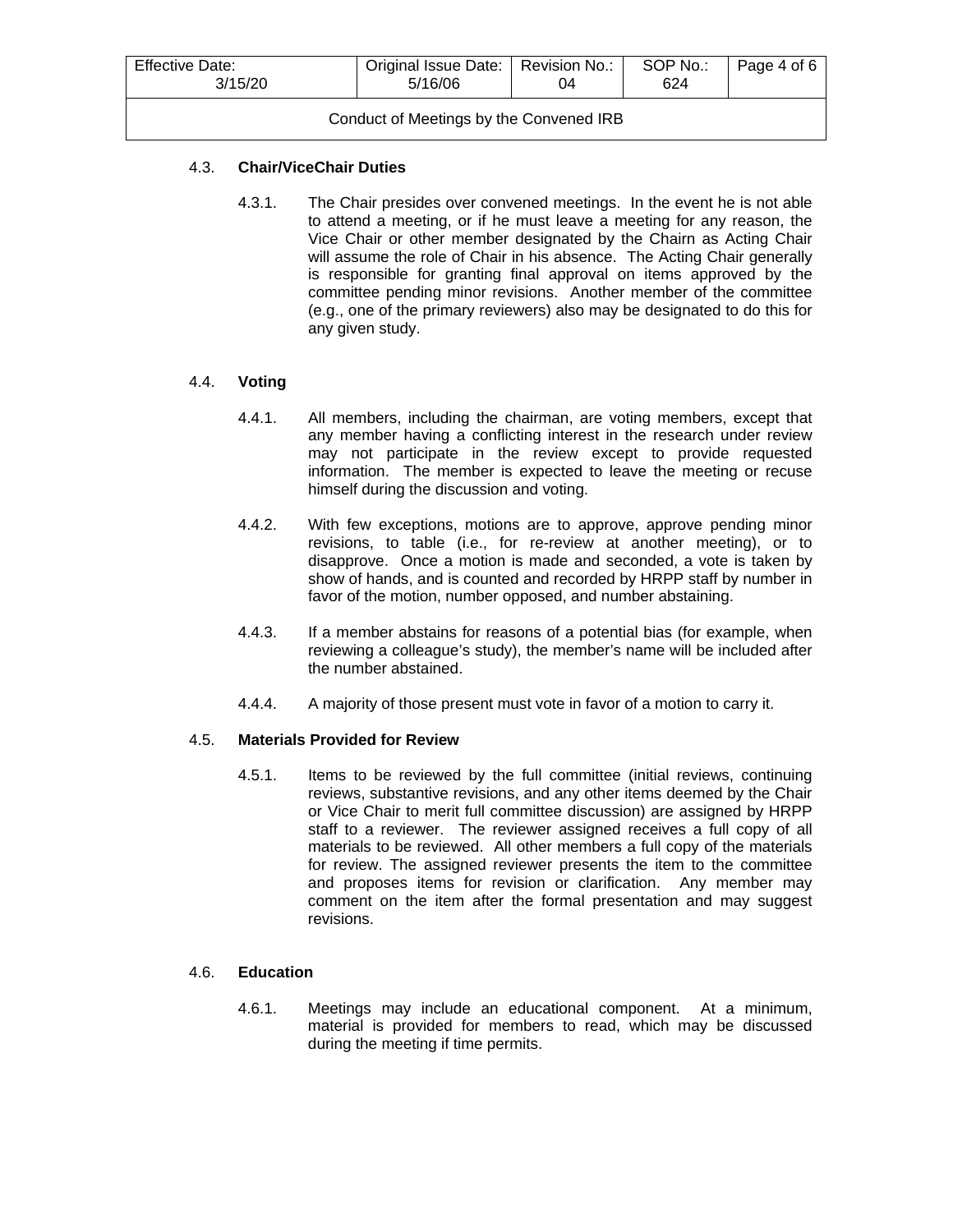| <b>Effective Date:</b><br>3/15/20       | Original Issue Date:   Revision No.:<br>5/16/06 | 04 | SOP No.:<br>624 | Page 5 of 6 |
|-----------------------------------------|-------------------------------------------------|----|-----------------|-------------|
| Conduct of Meetings by the Convened IRB |                                                 |    |                 |             |

## 4.7. **Use of Consultants and Ad Hoc Members**

- 4.7.1. If there is no member currently on the committee with appropriate experience to give an in-depth review to any particular item, an ad hoc member (such as a prisoner representative) or a consultant with the appropriate experience will be requested to attend the meeting and provide an expert assessment of the study.
- 4.7.2. Any ad hoc members appointed to the committee are voting members and will count toward the quorum only when present. Should other consultants be utilized to provide expert assessments, they will not be voting members, and will not count toward the quorum.

## 4.8. **Teleconference**

- 4.8.1. A meeting may be convened by teleconference under certain circumstances, at the Chair/Vice Chair's discretion. This may be done to review an item or items requiring review in a timely manner, when it is not practical to arrange a special full convened meeting. Such meetings are usually short in duration, typically 15 minutes or less. The item(s) to be reviewed will be available to all members according to the standard full review policy.
- 4.8.2. Attendance will be taken by HRPP staff by voice acknowledgement or using the participant roll call feature of the teleconferencing system. A quorum must be established to conduct the meeting, as for a regular convened meeting. Failure to reach a quorum with appropriate representation will result in the cancellation or postponement of the meeting.
- 4.8.3. Votes are taken by the Chair asking for acknowledgement of any opposed to the motion and those abstaining, and stating that unless anything is heard otherwise, it will be recorded that all others are in favor of the motion. All members known to be present will be counted in the vote. However, should the number of votes opposed and abstained be close to half the quorum, members will be asked for their votes individually.
- 4.8.4. Minutes will be recorded as for regular meetings, and will show that the meeting was conducted via teleconference.

# **5.0 Documentation:**

5.1 The HHC HRPP office will maintain copies of agendas, minutes, and correspondence related to the reviews for a minimum of 6 years after the meeting.